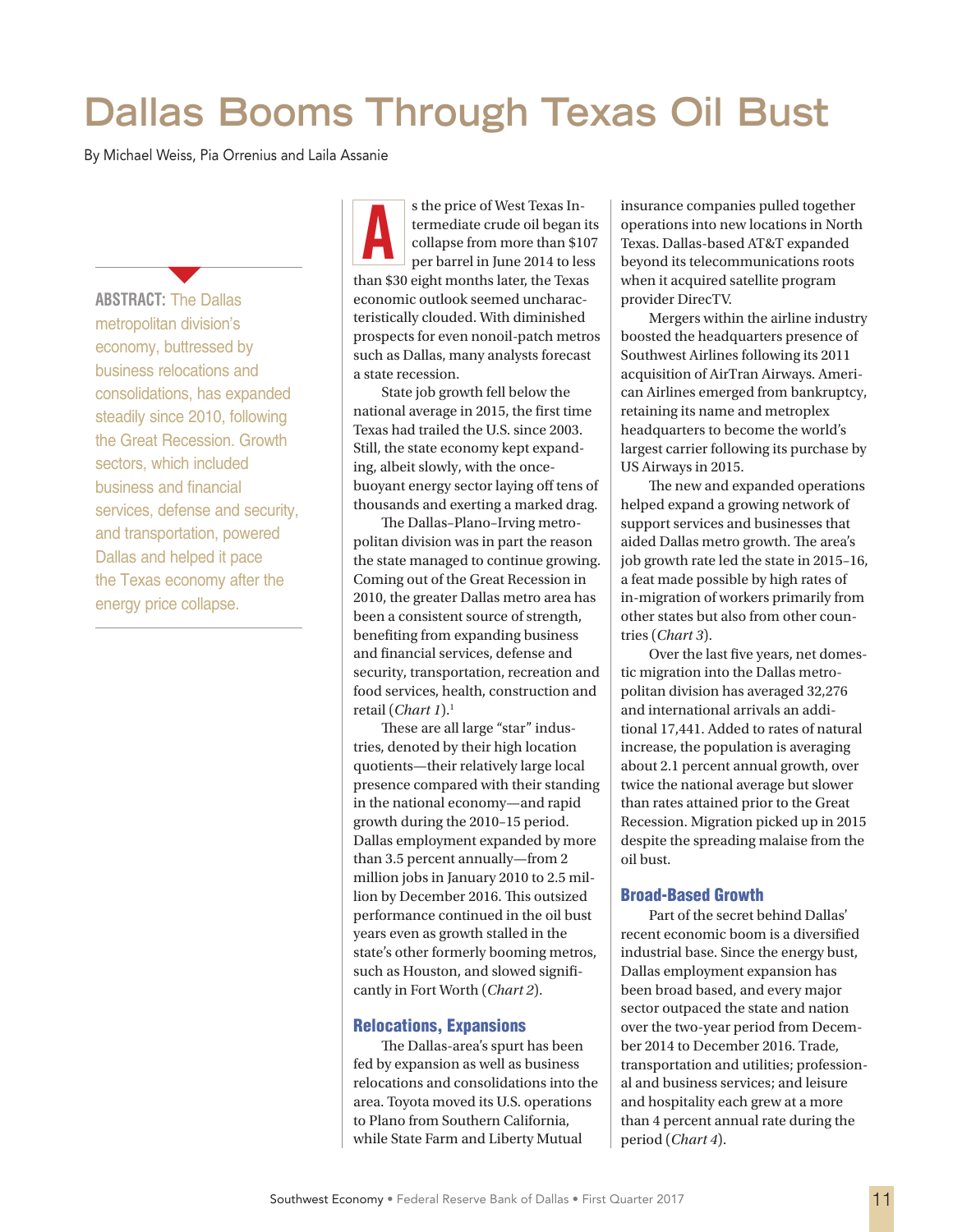

NOTE: Bubble size represents industry share of metropolitan statistical area employment. For more information on constructing industry clusters, see *At the Heart of Texas: Cities Industry Clusters Drive Growth*. SOURCES: Texas Workforce Commission; Bureau of Labor Statistics.



\*Seasonally adjusted.

NOTE: Percentage change from December 2012 to December 2014 and from December 2014 to December 2016 at an annual rate; each metro's share of employment in December 2016 in Texas shown in parentheses. SOURCES: Bureau of Labor Statistics; Texas Workforce Commission; seasonal and other adjustments by the Federal

Reserve Bank of Dallas.

While manufacturing employment increased 2 percent in Dallas, it declined by more than 3 percent statewide. Sector performance reflected weakness in energy and a strengthening Texas trade-weighted value of the dollar that made state exports more expensive abroad. Construction and energy expanded by 3.5 percent in

Dallas, while jobs in that sector fell by nearly 4 percent statewide on an annual basis.2

# Educated Workforce

The emergence of professional sectors is reflected in Dallas' proportion of college graduates and those with graduate or professional degrees;

together they make up over 35 percent of adults, which exceeds education levels in the state as a whole and mirrors the national average.<sup>3</sup> Still, Dallas trails Austin, the most highly educated metropolitan statistical area in Texas, where more than 40 percent of adults have at least a college degree (*Chart 5*).

Migrants, both domestic and international, also contribute disproportionately to the Dallas area's skilled workforce. About 50 percent of recent international migrants hold a college degree or higher and about 53 percent of domestic migrants do so; it would be impossible to grow the high-end service industry in Dallas without the influx of workers from elsewhere.4

California is the No. 1 origin of domestic migrants who move to Texas, followed by Florida, New York and Illinois. South central Asia (predominantly India) and eastern Asia (largely China) are the two most important origins of college-educated international migrants to Dallas.

## Mirroring National Trends

The Dallas area's sectors of employment growth and the region's relative education attainment mirror national trends. They indicate a possible future path of economic expansion as outlined in a study conducted by the Pew Research Center and Markle Foundation.<sup>5</sup>

As of 2015, 36 percent of the nation's employed workers had completed a four-year college program nationally. The college educated accounted for just more than half of jobs requiring higher analytical skills or higher social skills. These are also the areas that experienced the greatest growth—up 77 percent for analytical skills jobs and 83 percent for social skills positions from 1980 to 2015.

The skill sets involved in higherlevel jobs are deployed in computer technology or positions requiring analytical, management and interpersonal abilities. By comparison, jobs requiring a higher set of physical skills, machinery operation or tool skills rose a relatively small 18 percent over the period. Overall employment rose 50 percent from 1980 to 2015.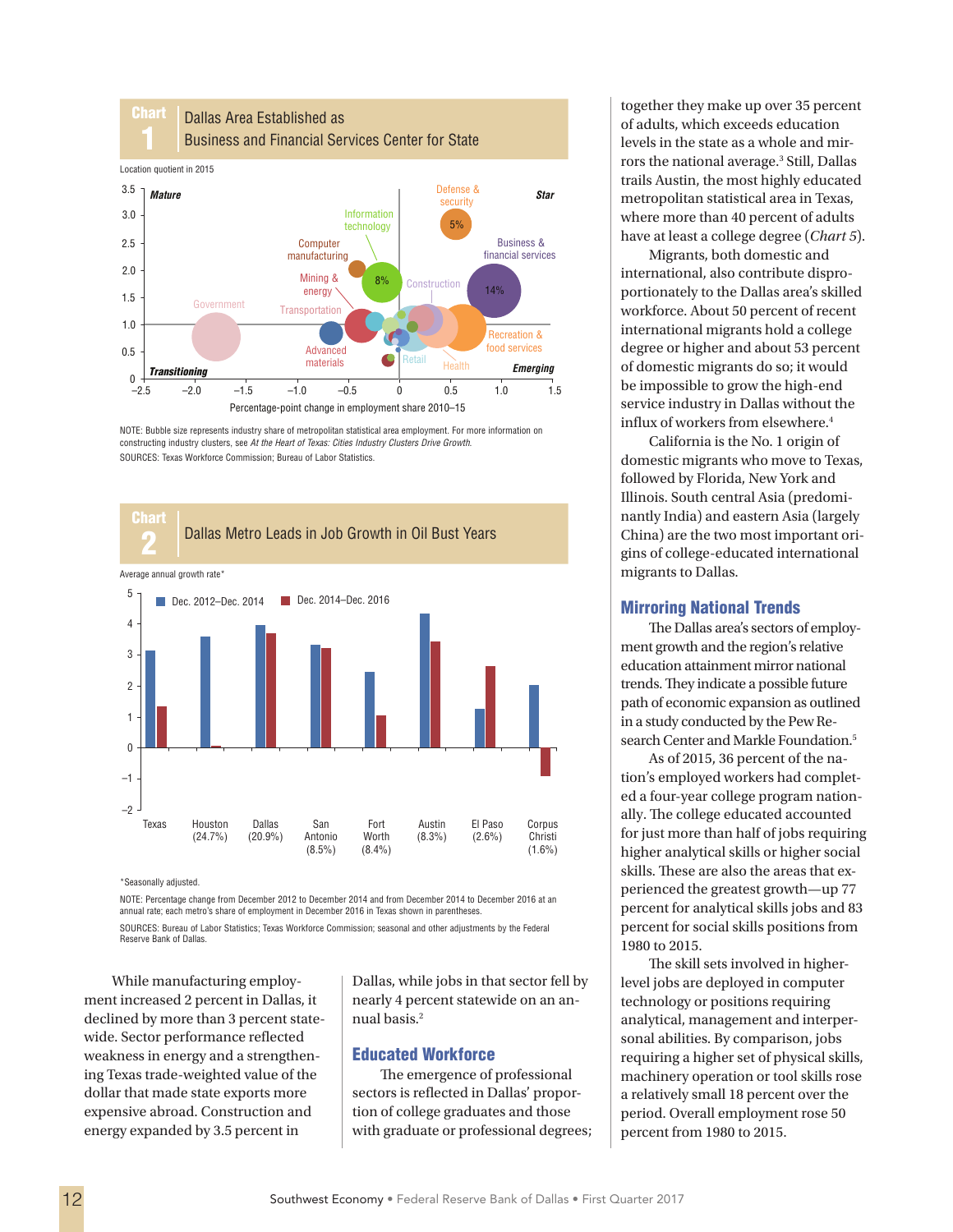#### Residential Expansion

Resembling the flourishing local economy, the overall Dallas–Fort Worth real estate market has also boomed. The skyline has changed amid a burst of multifamily housing and office construction for expanding and relocating businesses, much of it in the northern Dallas suburbs. With about 50,000 apartments currently being built, DFW ranks first among the 100 largest U.S. metro areas in multifamily construction, according to data from MPF Research.

Annual rent growth was stunning at 6 percent as of fourth quarter 2016 amid essentially full occupancy (96 percent), despite massive new construction over the past few years.<sup>6</sup> DFW has added about 90,000 new apartments since early 2010, just shy of the existing-apartment base of a mid-sized U.S. city such as Jacksonville, Florida, or Memphis, Tennessee.7

Strong housing demand has boosted single-family home building activity as well, with construction permits issued posting double-digit growth every year from 2012 through 2015, albeit from a low base. While issuance of Texas single-family permits moderated in 2015, DFW experienced breakneck growth of nearly 24 percent (*Chart 6*).

Single-family permits in DFW rose 6.3 percent in 2016 from prior-year levels, while statewide activity rose a modest 2.2 percent. Builders started more than 30,000 homes in 2016, placing DFW in the top spot for annual housing starts nationwide, according to Metrostudy data.<sup>8</sup>

Even as the overall housing stock has increased, the 2.2 months' supply of single-family existing homes is the tightest it has ever been in the Dallas– Fort Worth metroplex, Multiple Listing Service data shows. This compares with 2.5 months in Austin, 3.7 in Houston, 3.5 in San Antonio and 3.7 statewide. Analysts generally regard a six-month inventory as indicating a balanced market.

Tightness in the Dallas-area market has driven home prices to record highs. The real median sales price of



NOTE: Estimates not available for census years. SOURCE: Census Bureau.

> Chart 4

Texas, U.S. and Dallas Employment Change by Industry,





\*Seasonally adjusted.

NOTES: Percentage change from December 2014 to December 2016 at an annual rate; each sector's share of employment in December 2016 in Texas shown in parentheses.

SOURCES: Bureau of Labor Statistics; Texas Workforce Commission; seasonal and other adjustments by the Federal Reserve Bank of Dallas.

existing homes climbed 34 percent in Dallas (20 percent in Fort Worth) from December 2010 to December 2015, pushing prices in Dallas above the U.S. average for the first time in 2014. In 2016, prices rose another 10.9 percent in Dallas (7.5 percent in Fort Worth). The local increases compare with national figures of 3.2 percent in 2016 and 23 percent from December 2010 to

December 2015. (See "Texas Housing Market Soars to New Highs, Pricing Out Many" on page 15.)

## Benefits of Diversification

The Dallas area has benefited from its expanding, diversified economy one that provided opportunities for a range of skill and education levels, particularly those with higher educa-